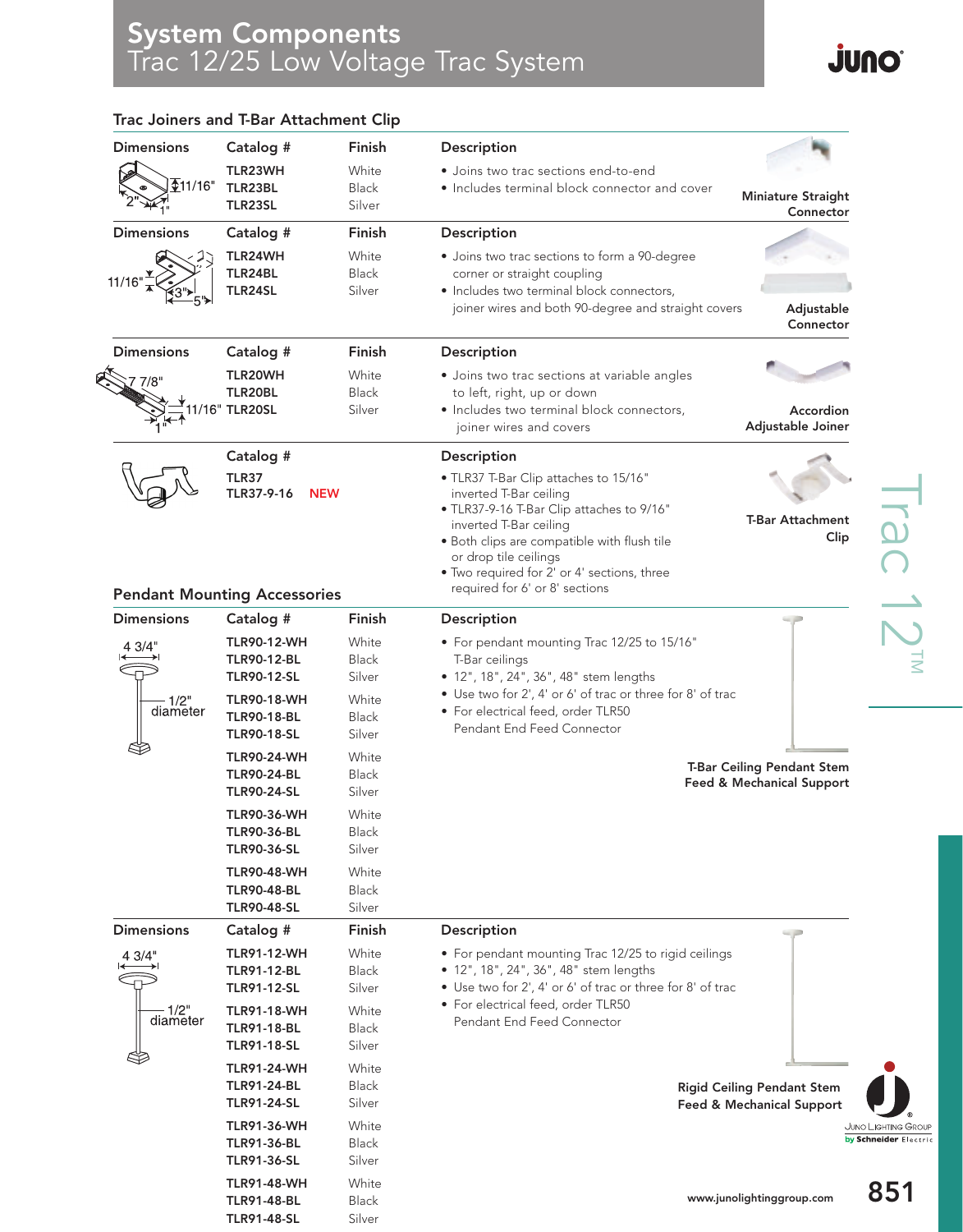# **System Components** Trac 12™ Low Voltage Trac System & Transformers

#### **Mounting Accessories**

|                   | Catalog #                          | Description                     |                                                                                                                                                                                                                                                                   | <b>T-Bar Attachment Clip</b> |  |
|-------------------|------------------------------------|---------------------------------|-------------------------------------------------------------------------------------------------------------------------------------------------------------------------------------------------------------------------------------------------------------------|------------------------------|--|
|                   | TLR37<br><b>TLR37-9-16 NEW</b>     |                                 | • TLR37 T-Bar Clip attaches to 15/16" inverted T-Bar ceiling<br>• TLR37-9-16 T-Bar Clip attaches to 9/16" inverted T-Bar ceiling<br>• Both clips are compatible with flush tile or drop tile ceilings<br>• Two required for 2' or 4' sections, three required for |                              |  |
| <b>Dimensions</b> | Catalog #                          | $6'$ or $8'$ sections<br>Finish | Description                                                                                                                                                                                                                                                       |                              |  |
| 3/8"              | <b>TL4000WH</b><br><b>TL4000BL</b> | White<br><b>Black</b>           | • Conceals trac and linear lampholders<br>• 6' length may be field cut to size<br>• 1 3/8" x 1 3/8" profile                                                                                                                                                       |                              |  |
|                   |                                    |                                 |                                                                                                                                                                                                                                                                   | Extruded<br>Aluminum Fascia  |  |

### **Trac 12™ Electronic Transformers**

Electronic transformers are compact and lightweight and thus ideal for mounting in close proximity to the trac. They may be dimmed using better quality incandescent dimmers but, for optimal consistent performance, dimmers specifically designed for use with low voltage electronic transformers are recommended. All electronic transformers include automatically resetting overload, short circuit and thermal protection. They are recommended for trac run lengths not exceeding 20 feet. They are not suitable for use with LED fixtures.

| <b>Dimensions</b>             | Catalog #                                                                   | Finish                | Description                                                                                                                                                                                                                                                                                                                                                                           |                                              |
|-------------------------------|-----------------------------------------------------------------------------|-----------------------|---------------------------------------------------------------------------------------------------------------------------------------------------------------------------------------------------------------------------------------------------------------------------------------------------------------------------------------------------------------------------------------|----------------------------------------------|
| 1 5/8" $\frac{4}{3}$          | <b>TL547WH</b><br><b>TL547BL</b><br>$2^{\circ}$ 1/2"                        | White<br><b>Black</b> | • Low profile electronic 12-volt transformer for<br>loads between 50-150 watts<br>• May be installed in-line with trac (Trac 12<br>only) or remotely mounted up to 5' away<br>(Trac 12 or Trac12/25)<br>• 120-volt supply can be fed into end or top<br>using standard 1/2" electrical connectors<br>• Includes On/Off push button switch<br>• Not suitable for use with LED fixtures | 150-Watt Surface<br><b>Mount Transformer</b> |
| <b>Dimensions</b>             | Catalog #                                                                   | Finish                | Description                                                                                                                                                                                                                                                                                                                                                                           |                                              |
| 4 3/4<br>2 $1/8$ " $\sqrt{ }$ | <b>TL546WH</b><br><b>TL546BL</b><br><b>Portable Electronic Transformers</b> | White<br><b>Black</b> | • Canopy mount electronic 12-volt transformer<br>for loads between 50-150 watts<br>• Mounts over standard 120-volt ceiling outlet<br>boxes and can end-feed one trac section or<br>center feed two trac sections<br>• Note: This is not a floating feed and is not<br>suitable for use with Trac 12/25<br>• Not suitable for use with LED fixtures                                    | 150-Watt Canopy<br><b>Mount Transformer</b>  |
| <b>Dimensions</b>             | Catalog #                                                                   | Finish                | Description                                                                                                                                                                                                                                                                                                                                                                           |                                              |
| 11/2<br>31/8'                 | <b>TL548WH</b><br><b>TL548BL</b>                                            | White<br><b>Black</b> | • Integral plug-in 12-volt transformer for<br>loads up to 60 watts<br>• Supplied with 10' of two-wire cord and<br>On/Off line cord switch<br>• Not suitable for use with LED fixtures                                                                                                                                                                                                 | 60-Watt Plug-In<br><b>Transformer</b>        |
| <b>Dimensions</b>             | Catalog #                                                                   | Finish                | <b>Description</b>                                                                                                                                                                                                                                                                                                                                                                    |                                              |
| $13/8$ $\sqrt{2}$<br>47       | <b>TL544N-WH</b><br><b>TL544N-BL</b>                                        | White<br>Black        | • Surface mount electronic 12-volt<br>transformer for loads up to 60 watts<br>• Includes 6', 3-wire cord and plug, 4 1/2"<br>output leads with mating connector for<br>TL43 Monopoint and On/Off switch                                                                                                                                                                               |                                              |



| 60-Watt Surface          |
|--------------------------|
| <b>Mount Transformer</b> |

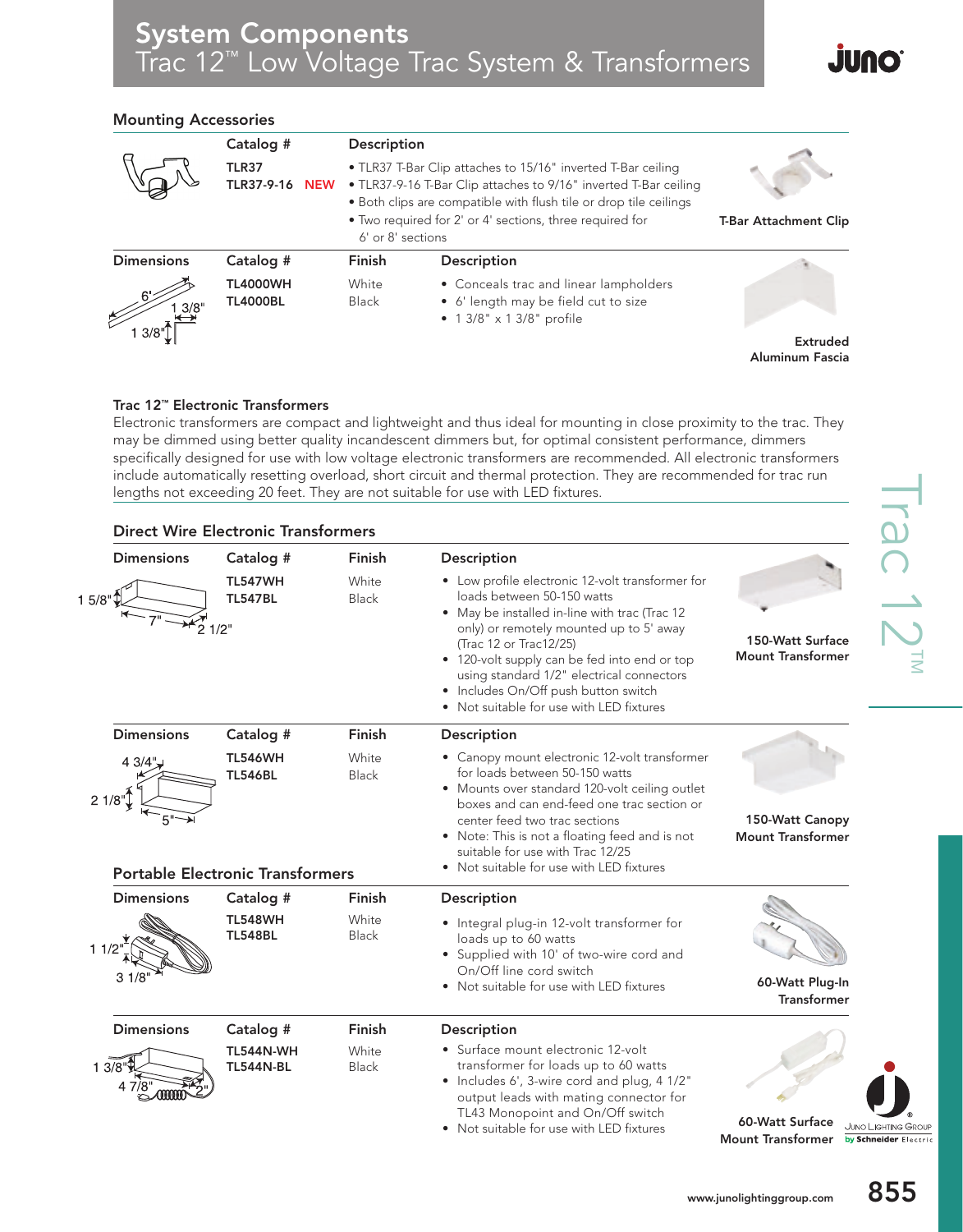## **Trac 12™ Low Voltage Trac System**

The Trac12 series is the original miniature low voltage system that combines a 20-amp capacity with an extremely miniature engineered plastic profile. The system operates using remotely located or in-line 12-volt or 24-volt transformers. A maximum of 240 watts (12 volts) or 480 watts (24 volts) can be placed per circuit of trac.

#### **Key Features:**

- 12 gauge solid copper conductors with 20-amp capacity
- Engineered thermoplastic ultra-miniature 3/8"H x 3/4"W profile
- Accepts all standard Trac 12 lampholders
- Can be cut to length by installer

**Trac 12™ Trac Sections** Includes end-feed connector, dead end and mounting hardware. End-feed connector converts to a straight connector when joining multiple trac sections.

NOTE: When joining trac sections, overall length is 1 7/16" shorter than individual trac section lengths.

|                                                                                                 | Catalog #               | <b>Finish</b>         | Description                                                                                                                                                                                                                                | <b>Dimensions</b>                          |
|-------------------------------------------------------------------------------------------------|-------------------------|-----------------------|--------------------------------------------------------------------------------------------------------------------------------------------------------------------------------------------------------------------------------------------|--------------------------------------------|
|                                                                                                 | TL2WH<br>TL2BL          | White<br><b>Black</b> | 2' trac (actual length 20 5/8")                                                                                                                                                                                                            | 3/8"                                       |
|                                                                                                 | <b>TL4WH</b><br>TL4BL   | White<br><b>Black</b> | 4' trac (actual length 44 5/8")                                                                                                                                                                                                            | $-3/4"$                                    |
|                                                                                                 | <b>TL6WH</b><br>TL6BL   | White<br><b>Black</b> | 6' trac (actual length 68 5/8")                                                                                                                                                                                                            |                                            |
|                                                                                                 | <b>TL8WH</b><br>TL8BL   | White<br><b>Black</b> | 8' trac (actual length 92 5/8")                                                                                                                                                                                                            |                                            |
| <b>Electrical Feeds</b>                                                                         |                         |                       |                                                                                                                                                                                                                                            |                                            |
|                                                                                                 | Catalog #               | Finish                | Description                                                                                                                                                                                                                                | <b>Dimensions</b>                          |
|                                                                                                 | TL34WH<br>TL34BL        | White<br><b>Black</b> | • Allows trac to be fed via remote transformer<br>with conduit through the end or top using<br>standard 1/2" electrical connector<br>• Includes mounting plate, surface conduit                                                            | ←3"→                                       |
| <b>End Feed Connector</b><br>and Conduit Feed                                                   |                         |                       | adapter and cover                                                                                                                                                                                                                          |                                            |
|                                                                                                 | Catalog #               | <b>Finish</b>         | <b>Description</b>                                                                                                                                                                                                                         | <b>Dimensions</b>                          |
| Outlet Box/T-Bar<br><b>Ceiling Canopy</b>                                                       | TL21WH<br><b>TL21BL</b> | White<br><b>Black</b> | • May be mounted over outlet boxes or on T-Bar<br>ceiling runners to feed up to four trac sections<br>via a remote transformer.<br>• Includes mounting plate and cover with<br>four breakouts.<br>• Requires TLR37 or TLR37-9-16 for T-Bar | $43/4$ " $\overline{\phantom{1}}$ $43/4$ " |
| <b>Joiner Connectors</b>                                                                        |                         |                       | ceiling installation                                                                                                                                                                                                                       |                                            |
|                                                                                                 | Catalog #               | Finish                | Description                                                                                                                                                                                                                                | <b>Dimensions</b>                          |
| <b>Right Angle Joiner</b>                                                                       | TL24WH<br>TL24BL        | White<br><b>Black</b> | • Joins two trac sections to form a 90-degree<br>corner. Includes one terminal block<br>connector with cover and joiner wires                                                                                                              | 27/8<br>₹15/16"                            |
|                                                                                                 | Catalog #               | Finish                | Description                                                                                                                                                                                                                                | <b>Dimensions</b>                          |
| Adjustable Joiner                                                                               | TL20WH<br>TL20BL        | White<br><b>Black</b> | • Joins two trac sections at variable angles to<br>left, right, up or down. Includes one terminal<br>block connector with cover and 4" flexible<br>joiner cable                                                                            | 15/16"<br>$\leftrightarrow \times 21/4$ "  |
|                                                                                                 | Catalog #               | Finish                | Description                                                                                                                                                                                                                                | <b>Dimensions</b>                          |
| <b>Straight Joiner/End Feed</b><br><b>Connector with Dead End</b><br><b>JUNO LIGHTING GROUP</b> | TL38WH<br><b>TL38BL</b> | White<br><b>Black</b> | • For use with field cut-off trac sections.<br>• Includes terminal block connector with cover<br>and dead end<br>• Terminal block connector also serves as a<br>straight joiner to join two trac sections                                  | 15/16"<br>$\leftrightarrow$ 2 1/4"         |